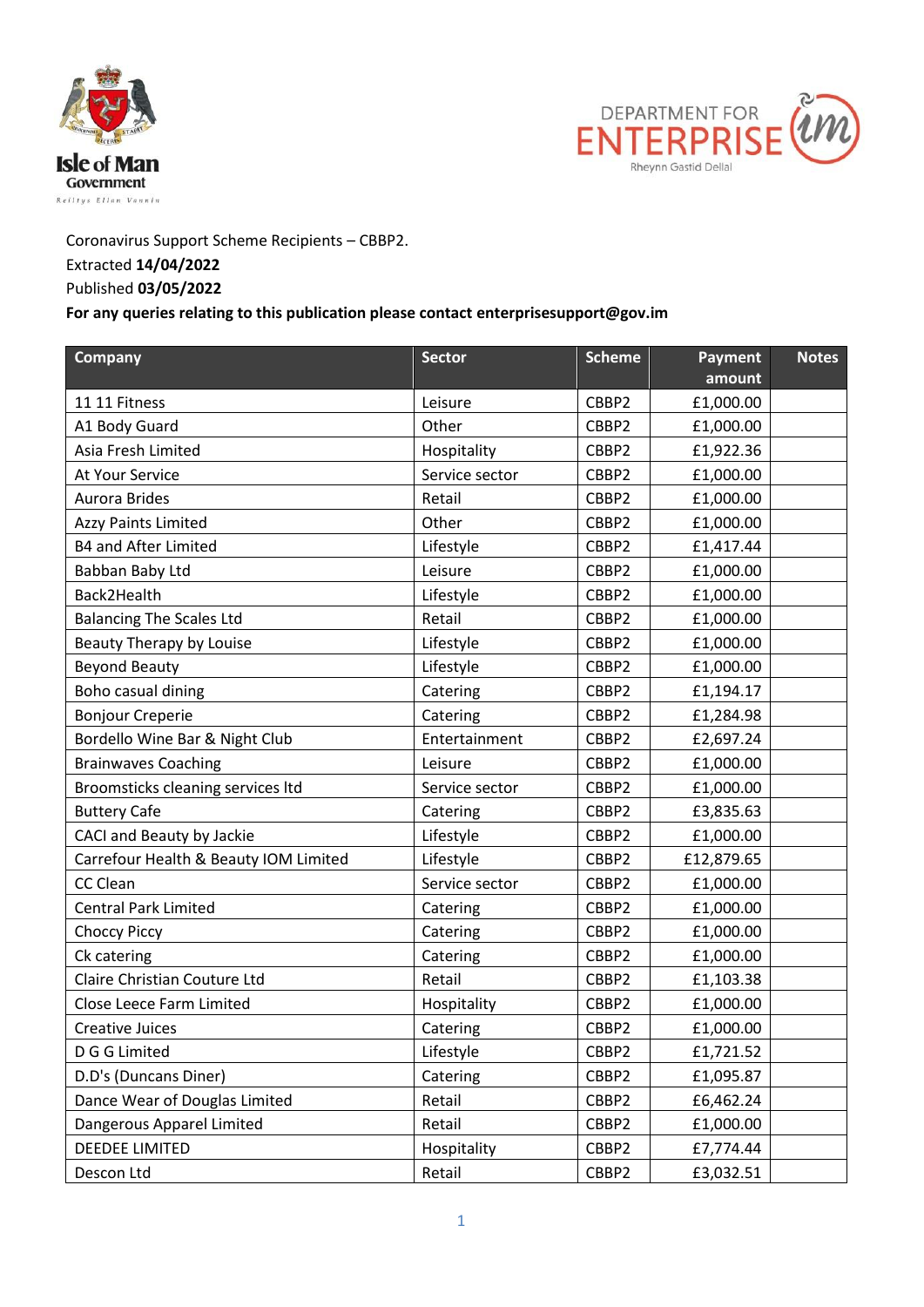| Domestic Goddess of Mann                    | Service sector | CBBP2 | £1,000.00 |
|---------------------------------------------|----------------|-------|-----------|
| <b>EAT Itd</b>                              | Catering       | CBBP2 | £1,801.64 |
| Elements of beauty                          | Lifestyle      | CBBP2 | £1,000.00 |
| Eoin Art Antiques & Collectables            | Retail         | CBBP2 | £1,000.00 |
| Erin Arts Centre                            | Entertainment  | CBBP2 | £1,000.00 |
| Esther Jones Yoga Limited                   | Lifestyle      | CBBP2 | £1,000.00 |
| <b>Express Fixings and Fittings Limited</b> | Retail         | CBBP2 | £4,205.64 |
| <b>Extra Fancy Limited</b>                  | Hospitality    | CBBP2 | £2,925.00 |
| <b>Fairy Dogmother</b>                      | Service sector | CBBP2 | £1,000.00 |
| Fayle Safe Security Limited                 | Other          | CBBP2 | £1,000.00 |
| Faze 2 - Mann3 Motorcycle products          | Retail         | CBBP2 | £2,877.05 |
| <b>Ginger Limited</b>                       | Entertainment  | CBBP2 | £1,000.00 |
| Gradely Holdings Ltd t/a The Outback        | Leisure        | CBBP2 | £2,509.05 |
| Hair Art by Jordan                          | Lifestyle      | CBBP2 | £1,000.00 |
| Hair by charlie                             | Lifestyle      | CBBP2 | £1,000.00 |
| Hair by Karyn                               | Lifestyle      | CBBP2 | £1,000.00 |
| Hair by Louise @ Hairzone                   | Lifestyle      | CBBP2 | £1,000.00 |
| <b>Hair Razors</b>                          | Lifestyle      | CBBP2 | £1,520.68 |
| Handy wash                                  | Service sector | CBBP2 | £1,340.03 |
| <b>Harbour Lights</b>                       | Hospitality    | CBBP2 | £9,806.54 |
| Honeycomb Limited                           | Lifestyle      | CBBP2 | £1,000.00 |
| <b>Hot Gossip</b>                           | Lifestyle      | CBBP2 | £1,000.00 |
| House Of Holden                             | Lifestyle      | CBBP2 | £1,897.50 |
| Hummingbird Yoga                            | Leisure        | CBBP2 | £1,000.00 |
| im1 car centre limited                      | Retail         | CBBP2 | £2,498.00 |
| <b>INCANTO A&amp;K LTD</b>                  | Catering       | CBBP2 | £1,000.00 |
| Inferno Fossa                               | Lifestyle      | CBBP2 | £1,000.00 |
| Isle Be Creative                            | Leisure        | CBBP2 | £1,000.00 |
| <b>Just Barbering Limited</b>               | Lifestyle      | CBBP2 | £1,000.00 |
| K Ds Barbers                                | Lifestyle      | CBBP2 | £1,098.32 |
| <b>KD OCCASIONS</b>                         | Entertainment  | CBBP2 | £1,000.00 |
| Kelcur (IOM) Limited                        | Catering       | CBBP2 | £1,844.32 |
| Kiljar Lightning Ltd                        | Hospitality    | CBBP2 | £5,750.36 |
| <b>KMS IOM</b>                              | Other          | CBBP2 | £1,000.00 |
| Life - Furniture for Living                 | Retail         | CBBP2 | £1,800.00 |
| Mama Bear's td t/a The Cub House            | Leisure        | CBBP2 | £1,483.20 |
| <b>MANN SIGHTSEEING TOURS</b>               | Entertainment  | CBBP2 | £1,000.00 |
| Manx Ices Limited                           | Catering       | CBBP2 | £2,489.78 |
| Manx Independent Learning Centre Itd        | Lifestyle      | CBBP2 | £1,000.00 |
| <b>Manx Inspirations</b>                    | Retail         | CBBP2 | £1,000.00 |
| Manx Legion Club Peel Ltd                   | Hospitality    | CBBP2 | £1,561.51 |
| Manx Pack Limited                           | Retail         | CBBP2 | £1,000.00 |
| <b>MANX SHIRTS LTD</b>                      | Retail         | CBBP2 | £7,925.61 |
| Manx Ultrasonic Blind Solutions Ltd         | Retail         | CBBP2 | £1,000.00 |
| <b>Mark Brabbs Music Productions</b>        | Other          | CBBP2 | £1,000.00 |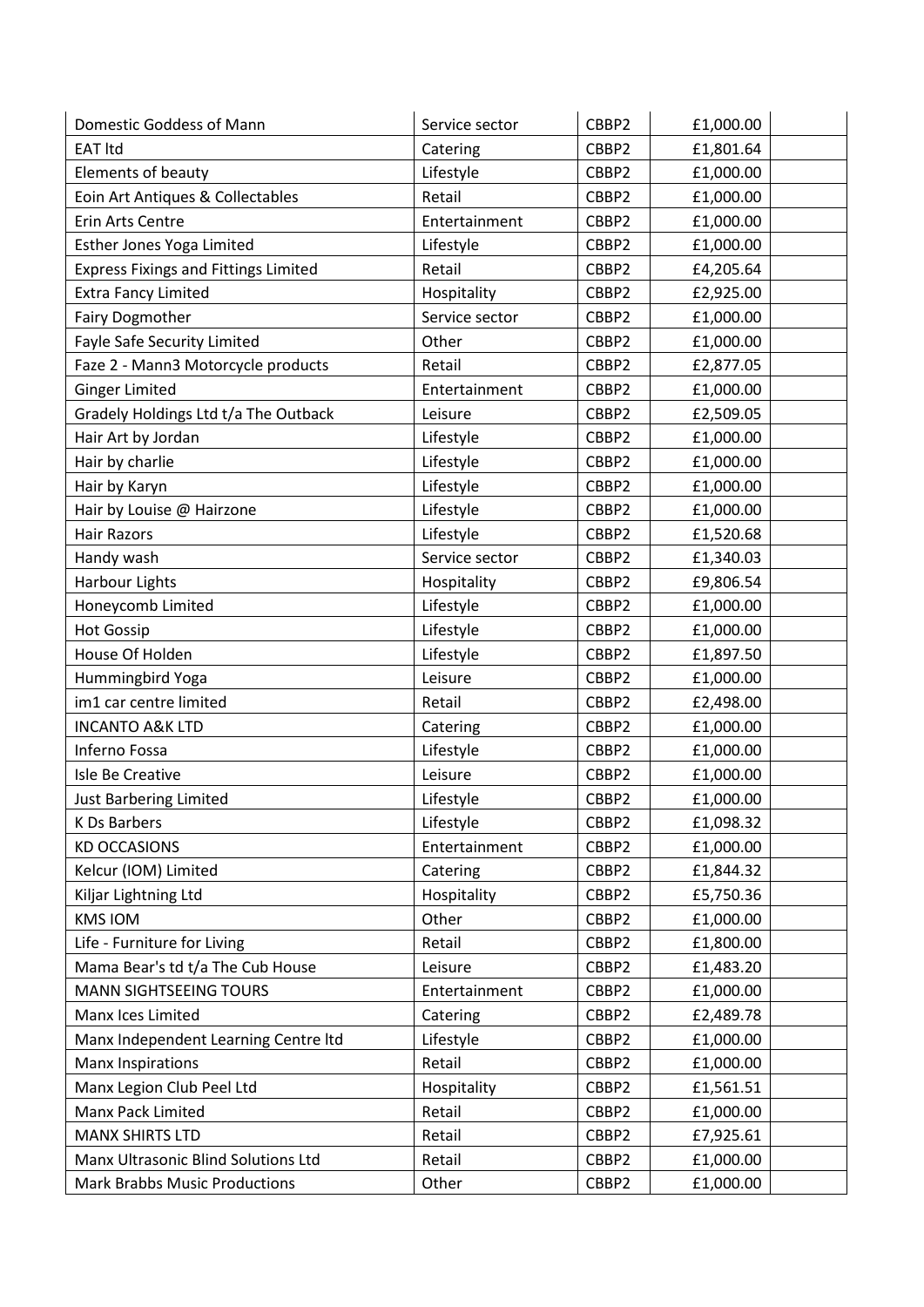| Menzone Ltd                                      | Lifestyle      | CBBP2 | £1,000.00  |
|--------------------------------------------------|----------------|-------|------------|
| Mop hair limited                                 | Lifestyle      | CBBP2 | £1,000.00  |
| Motorsport Merchandise (I.O.M.) Ltd              | Retail         | CBBP2 | £12,383.81 |
| MuffinsLtd                                       | Retail         | CBBP2 | £1,330.56  |
| <b>MULTITUDE</b>                                 | Retail         | CBBP2 | £1,000.00  |
| Nailz2beauty Ltd                                 | Lifestyle      | CBBP2 | £1,692.82  |
| Newson Trading Co. Ltd                           | Retail         | CBBP2 | £7,470.80  |
| On The Road Tattoo                               | Lifestyle      | CBBP2 | £1,000.00  |
| Oris de masters snack shack                      | Catering       | CBBP2 | £1,000.00  |
| P A CATERING LTD                                 | Catering       | CBBP2 | £3,738.22  |
| <b>Palace Entertainments Limited</b>             | Entertainment  | CBBP2 | £10,249.93 |
| <b>Permanently Perfect Cosmetics Ltd</b>         | Lifestyle      | CBBP2 | £1,000.00  |
| Pilates Isle of Man                              | Lifestyle      | CBBP2 | £1,000.00  |
| premier taxis limited                            | Other          | CBBP2 | £1,000.00  |
| Process42 Limited                                | Service sector | CBBP2 | £1,000.00  |
| <b>RHS Jewellers Limited</b>                     | Retail         | CBBP2 | £1,000.00  |
| <b>Rock Food Concepts</b>                        | Catering       | CBBP2 | £5,982.73  |
| RW Entertainment Ltd                             | Entertainment  | CBBP2 | £1,014.14  |
| Savina 's Secret                                 | Leisure        | CBBP2 | £1,000.00  |
| Setanta Hypnotherapy Limited                     | Service sector | CBBP2 | £1,000.00  |
| Skinfood                                         | Retail         | CBBP2 | £1,000.00  |
| <b>Slick Performance Limited</b>                 | Service sector | CBBP2 | £1,000.00  |
| <b>Smartmann Tours</b>                           | Other          | CBBP2 | £1,000.00  |
| Spice Indian                                     | Hospitality    | CBBP2 | £4,562.00  |
| St John's Mill                                   | Hospitality    | CBBP2 | £1,000.00  |
| Sugaloaf LTD                                     | Catering       | CBBP2 | £1,000.00  |
| Sun & Beauty Ltd                                 | Lifestyle      | CBBP2 | £1,920.40  |
| Switched On Entertainment & Events Ltd           | Entertainment  | CBBP2 | £1,000.00  |
| <b>Tanmic Limited</b>                            | Hospitality    | CBBP2 | £1,660.15  |
| <b>Taylorian Productions Limited</b>             | Entertainment  | CBBP2 | £1,000.00  |
| Telecabs                                         | Leisure        | CBBP2 | £1,000.00  |
| the book company                                 | Lifestyle      | CBBP2 | £8,595.42  |
| The Caff                                         | Retail         | CBBP2 | £2,566.79  |
| The Creek Inn Limited                            | Hospitality    | CBBP2 | £4,225.00  |
| The Front Porch                                  | Hospitality    | CBBP2 | £2,838.37  |
| The Laxey Glen Ltd                               | Hospitality    | CBBP2 | £1,831.78  |
| The Look                                         | Lifestyle      | CBBP2 | £1,000.00  |
| The Secret Pizza Company                         | Catering       | CBBP2 | £1,000.00  |
| The Shed                                         | Hospitality    | CBBP2 | £1,000.00  |
| The Shred House                                  | Leisure        | CBBP2 | £3,197.10  |
| Top Banana (Against the Grain T/A Top Banana)    | Retail         | CBBP2 | £3,463.20  |
| Top cleaning Itd                                 | Service sector | CBBP2 | £1,000.00  |
| Turnstyle Inns Trading as The Original Quids Inn | Hospitality    | CBBP2 | £1,536.80  |
| Tynwald Pies Limited - Niarbyl Cafe              | Hospitality    | CBBP2 | £4,799.30  |
| Unity Dance School Limited                       | Entertainment  | CBBP2 | £1,000.00  |